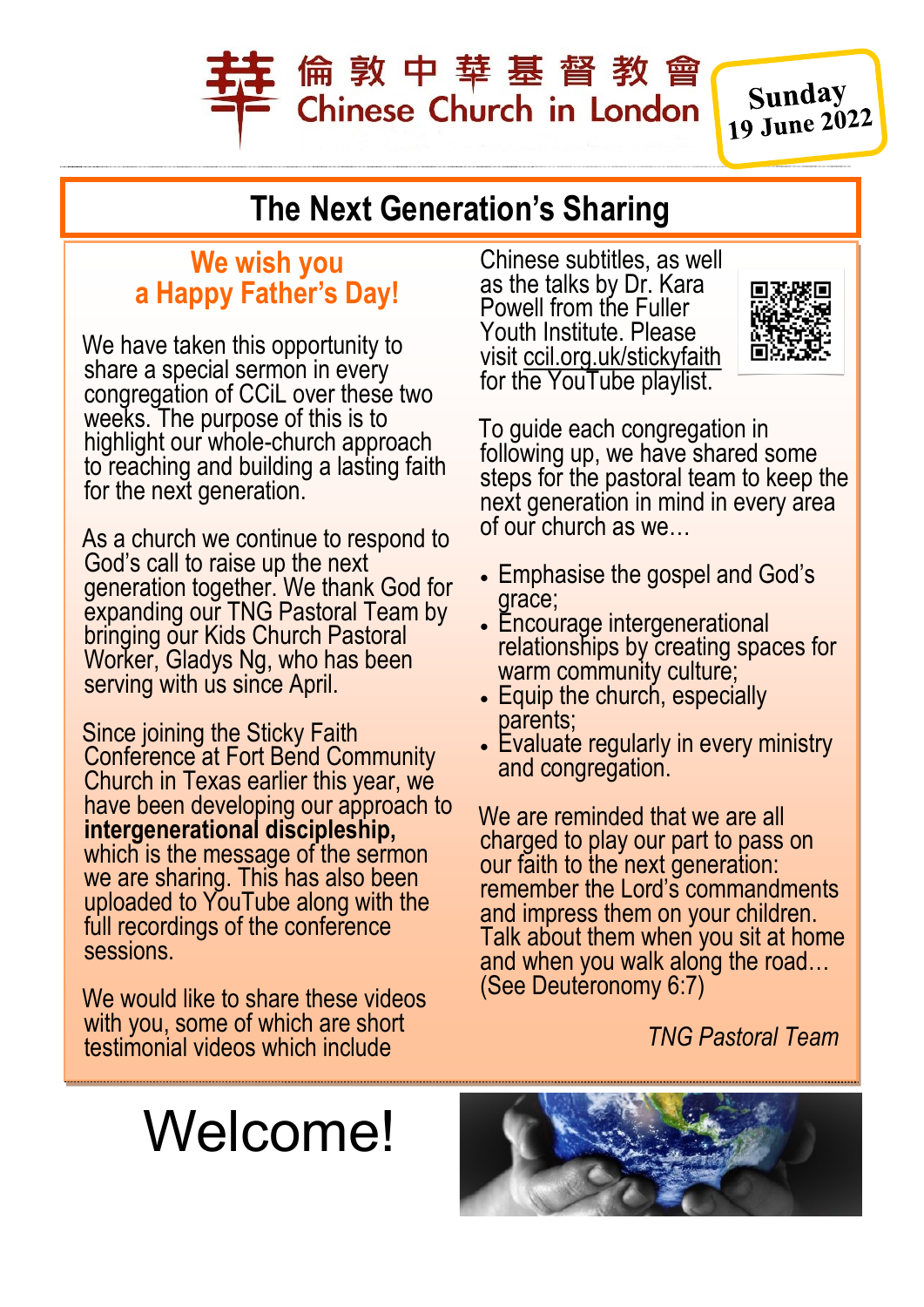### **Church Summer Activities**

All congregations and ministries have planned a number of activities for this summer including Outreach Actions, Short Term Missions, Kids' Activities and Youth Baptism Celebration, etc.

Please watch out for more details to be announced after the Sunday service or through WhatsApp group messages.

Also, you may get in touch with the pastoral staff and visit the CCiL website from time to time for details.

# **CCiL Membership**

If you have been baptised here or elsewhere, and worshipping regularly at this church over 6 months, we encourage you to consider becoming a member.

Please do speak to a member of our staff or any of our Elders or Deacons. Alternatively, please email admin@ccil.org.uk and we will forward your email to a pastoral staff.

| <b>Staff on Leaves</b> (incl. Annual leave, Time-in-lieu, etc.) | * half day |
|-----------------------------------------------------------------|------------|
|                                                                 |            |

Jacky Fok 19 April - 5 August Pastor CK Cheung 20 - 21 June<br>Hannah Chan 20 - 25 June Hannah Chan Pastor Ollie Knight 21 - 25 June Angus Chow 21 June - 3 July Ann Lee 24\* June - 13 July Collins Tam 25 - 29 June